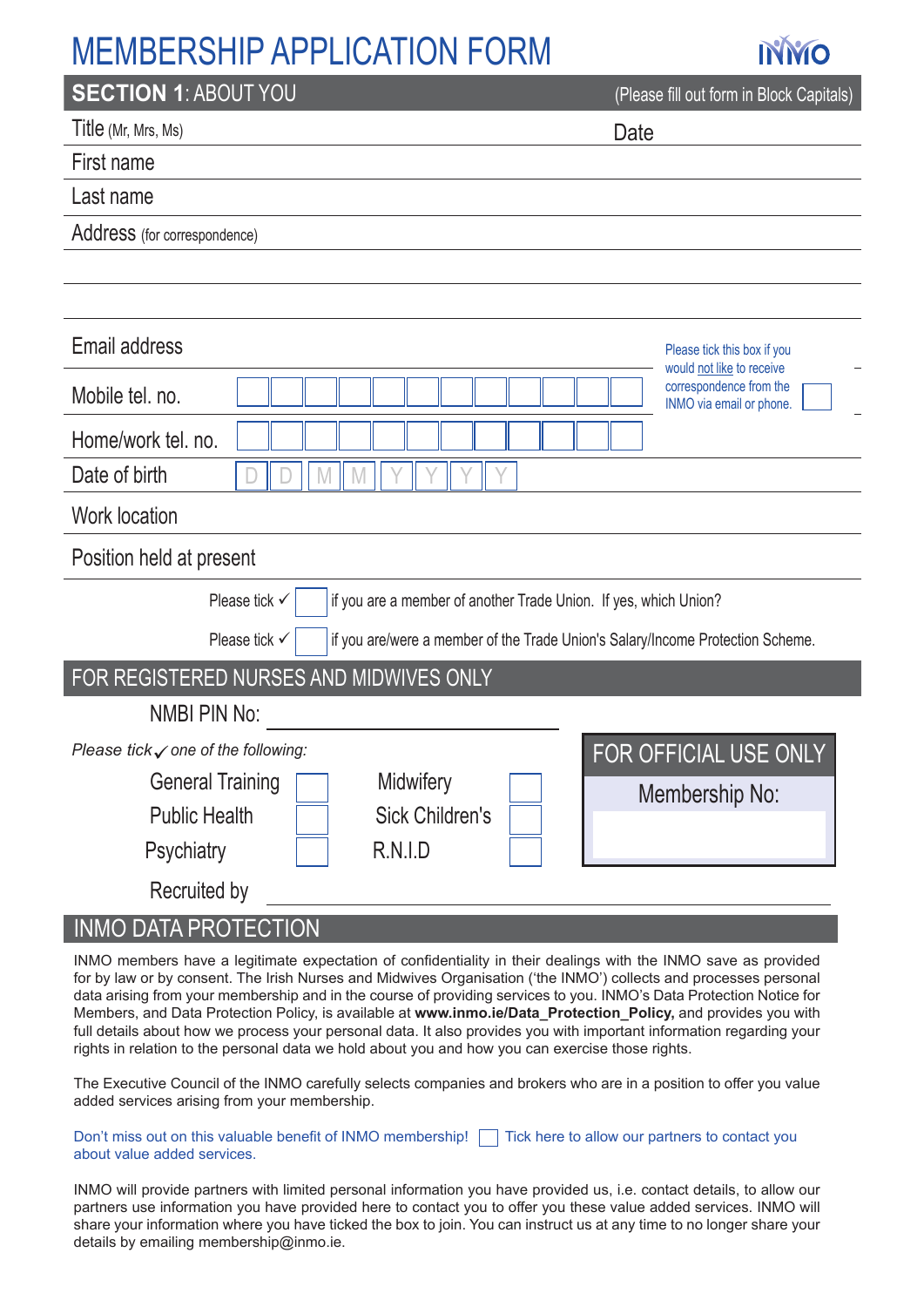#### **SECTION 2: PAYMENT OPTIONS** (Please fill out form in Block Capitals)

Tick your preferred payment method below  $\boxtimes$ 

### Authorisation to Deduct INMO Membership Fee From Salary

Name (Being a Full-Time Employee)

#### Employed at

Authorise the deduction from my pay, until further notice the sum of  $\epsilon$ month in respect of the Irish Nurses and Midwives Organisation financial year, January to December, to be deducted on each pay day and paid to the Organisation on my behalf. I also agree that if the subscription be varied, the deduction shall be varied accordingly. If there is an inadvertent shortfall in the amount deducted at source in respect of annual fee, I agree to pay the balance direct to the Organisation.

INMO Number

:

Employee Number

Signature: Date **Date** 

### Annually by Cheque/P.O./Bank Draft/Annually Online\*.

\*You must contact membership department directly if your preferred option is to make an annual online payment.

INMO Membership Department may be contacted directly by email: **membership@inmo.ie** or **01 6640612** / **01 6640657.**

You may also join online by visiting **www.inmo.ie/Membership**

Online membership application is processed within 24 hours of a working day.



On completion, this form should be returned directly to **Membership Services Department, Irish Nurses and Midwives Organisation, The Whitworth Building, North Brunswick Street, Dublin 7, D07 NP8H**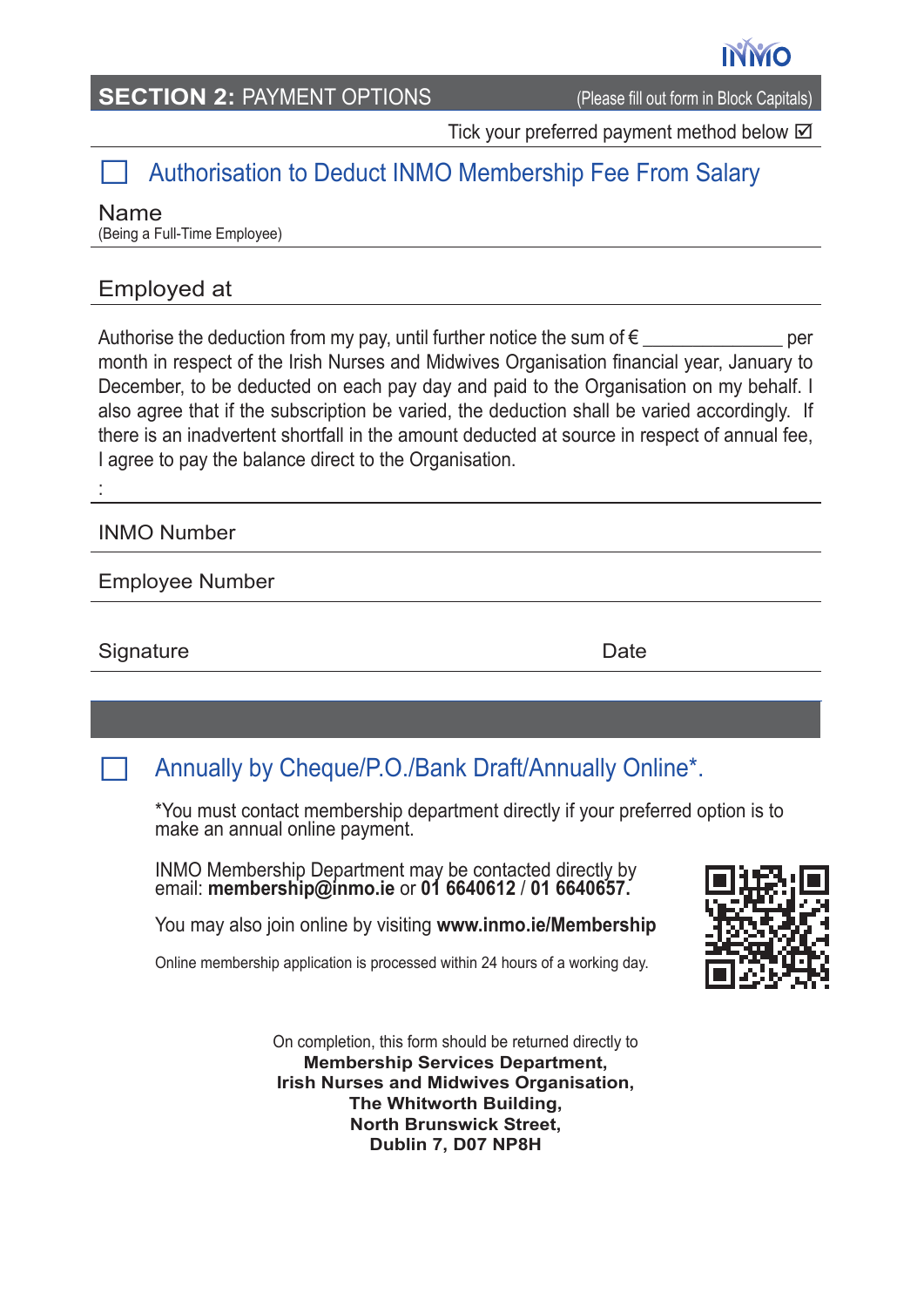



Supported by

# -<br>※ Cornmarket

- √ 9 months FREE Income Protection worth €543\*
- $V$  680 OFF Car Insurance

(subject to a minimum premium of €334.65)\*\*

- √ Up to €72 OFF Health Insurance\*\*\*
- $\checkmark$   $\in$  30 OFF Home Insurance

(subject to a minimum premium of €279.92 for Aviva or €335.52 for Allianz)\*\*\*\*

#### $\checkmark$  FREE Life Insurance Review

#### Don't miss out on this valuable benefit of membership!

To avail of these discounts, you must have signed up to INMO Rewards within 3 months after joining the INMO on or ofter 06/10/21

#### Don't forget to tick the box to sign up for Rewards when you join the INMO.

For full terms and conditions, visit commaniertie frame-sewards-terms. Offers are effective from 04/10/21, subject to change and are For turners and constructions. We cannot Decime the control of the self-english protocol. You must request a quote within the control of the control of the control of the control of the control of the control of the contro Financial Services Ltd. is requisited by the Central Bank of Instand. Amember of the Irish Life Group Ltd. which is part of the Great-West Liteco Group of compones. Telephone calls may be recorded for quality control and training purposes

do not la VASA TI-2

#### INMO REWARDS

Are you (please tick  $\checkmark$  the relevant option below)?:

1. A New Member 2. A New Graduate

3. Returning from Nursing Abroad 4. Returning from Career Break/Leave of Absence.

#### **Don't miss out on this valuable benefit of INMO membership! Tick here to join INMO Rewards**

Privacy Statement: When you tick the box to avail of INMO Rewards your personal data will be sent to the Rewards provider, Cornmarket Group Financial Services Ltd. (Cornmarket), Christchurch Square, Dublin 8. Cornmarket's Data Privacy Notice available at www.cornmarket.ie/data-privacy-notice, provides you with full details about how they process your personal data. It also provides you with important information regarding your rights in relation to the personal data they hold about you and how you can exercise those rights. Cornmarket will use the personal information you have provided here to contact you by post, email, telephone, mobile phone or SMS about INMO Rewards so you can avail of the discounts available to you as a Rewards member. Cornmarket will only contact you about INMO Rewards where you have ticked the box to join. You can instruct them at any time to no longer contact you about INMO Rewards by emailing dataprotection@cornmarket.ie. See www.cornmarket.ie/inmo-rewards-terms for terms and conditions. Cornmarket Group Financial Services Ltd. is regulated by the Central Bank of Ireland. A member of the Irish Life Group Ltd. which is part of the Great-West Lifeco Group of companies. Telephone calls may be recorded for quality control and training purposes.